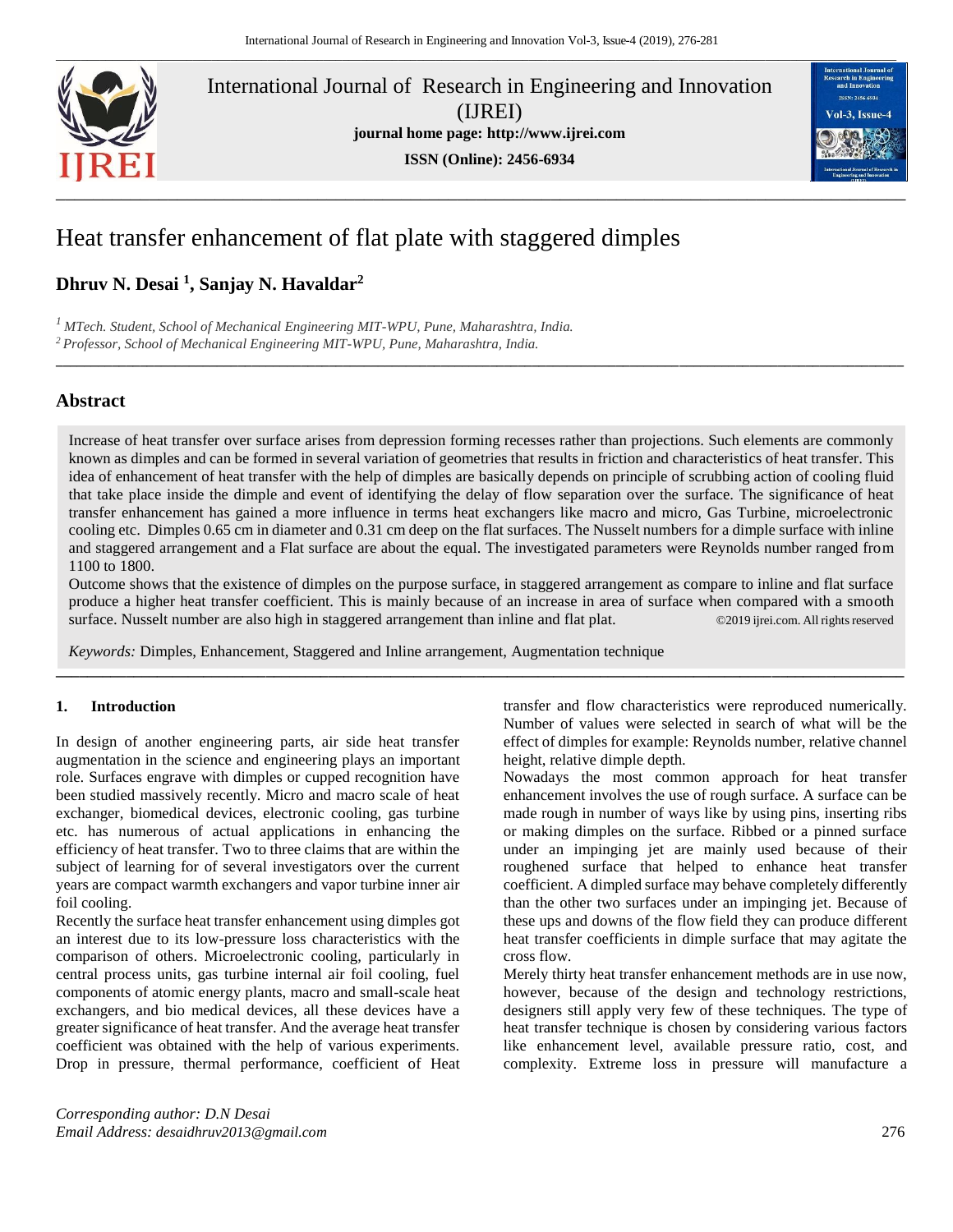supplementary complex air supply arrangement and with an improved value, or its application may be all prohibited. Due to low pressure-loss feature, surface heat transfer enhancement using dimples has gained interest.

The important objective of this experiment is to find out the rate of heat transfer and air flow distribution on triangle and circular dimples with straggled and inline arrangements, and obtained results are compared with flat surface.

Usually, heat transfer augmentation methods are spread in active, passive and compound technique. Following are the few experimental studies from various papers.

#### **Nomenclature**

| $R_{\rm e}$  |                           | Reynold Number                                   |
|--------------|---------------------------|--------------------------------------------------|
| Nu —         | $=$                       | Nusselt Number                                   |
| Pr           | $=$                       | <b>Prandtl Number</b>                            |
| $T_s =$      |                           | Surface Temperature in <sup>o</sup> c            |
| $T_{bm}$     | $=$                       | Bulk Mean Temperature in °c                      |
| $C_d =$      |                           | Coefficient of Discharge                         |
| $d_0 =$      |                           | Diameter of orifice in mm                        |
| $d_{p}$      | $=$                       | Diameter of pipe in mm                           |
| h            | $=$                       | Convective Heat Transfer Coefficient in $w/m^2k$ |
| $\rho_a$     | $=$                       | Density of Air in $\text{kg/m}^3$                |
| Q            | $\equiv$                  | Volume flow Rate in $m^3$ /sec                   |
| $\dot{m}$    | $=$                       | Mass Flow Rate in kg/s                           |
| $D_h =$      |                           | Hydraulic Diameter in mm                         |
| V            | $=$                       | Velocity in m/s                                  |
| $\Delta P =$ |                           | <b>Pressure Drop</b>                             |
| L            | $=$                       | Length of Test Plate in mm                       |
| F            | $\mathbf{r} = \mathbf{r}$ | <b>Friction Factor</b>                           |
| $H =$        |                           | Manometric Head                                  |
| K            | $=$                       | Thermal Conductivity of Material                 |
|              |                           |                                                  |

# **2. Literature Review**

Many researchers published in the past on this topic are discussed in brief in this chapter. The work is divided in two main parts, the analytical work and analysis.

Kuethe [1] was the one who suggest the use of surface dimples for heat transfer enhancement. As surface dimples behaves like a vortex generator it is generally expected to enhance the heat transfer and turbulent mixing in the flow.

Sandeep S. Kore et al. [2] investigated that at all Reynolds range as deepness will rise approx. about 0.25 to 0.35, the normalized Nusselt range and thermal performance will rise and then after when deepness rises from 0.35 to 0.45 normalized Nusselt range and thermal performance reductions.

Faheem Akthar et al. [3] studied and find out that heat transfer over circular dimpled surfaces is done for natural convection. From the obtained outcome, we can say that large amount of heat transfer enhancement takes place for the dimpled surfaces. For circular dimples the main outcome of the work is Nusselt number 'Nu' which increases with heat input for all the cases taken & Heat transfer co-efficient 'h' increases with heat input.

H.K.Mo on et al. [4] inspected the friction losses and heat transfer test on a four-sided dimpled channel with staggered dimples on one wall with effect of channel height on heat transfer

performance. The geometry that was used is  $Re = 12k$  to 60k and  $H/D = 0.35, 0.75, 1.15, 1.50$ . The heat transfer development magnitude relation was invariant with Reynolds range. The friction factors (f) totally established area were methodically calculated to be about 0.0415. Neither the heat transfer constant distribution nor the friction factor exhibited a detectable impact of the channel height inside the relative height range.

Mahmood et. al. [5] studied the heat transfer and flow characteristics over staggered arrays of dimples with  $\delta/D=0.2$ . Nusselt number were small changes with changes in Reynolds number. Ligrani et. al. studied the effect of dimpled protrusions on the reverse wall of the dimpled surface. Thermal performance factors are generally lower than compared to a dimpled bottom surface and smooth top surface.

Pooja Patil et al. [6] presents on heat transfer constants were calculated in a round tube with mark surface. The almond kind dimples were fabricated, D 20mm and dimple deepness 3 millimetre fraction was kept uniform, while keeping diameter 12mm of hollow is wanted length 22mm owing to the elongated profile.

Raju R. Yenare et al. [7] offers an examination was showed to work out whether or not dimples on a heat sink fin will rise heat transfer for laminar airflows. This was get done by activity investigational revisions exploitation 2 differing kinds of dimples: round (spherical) dimples, and elliptical dimples.

Pavan Jadhao et al. [8] presents the The Nusselt number ratio for the cases in which compound dimples and ribs are incorporated was higher than in rib only or dimples only case. The Nusselt number ratio is found higher for plate with 650 ribs and dimples than other cases. This is probably because of the additional appropriate rib arrangement for the previous instead of the concluding cases. Hasibur Rahman Sardar et al. [9] studied that the Dimples show a really vital role in heat transfer improvement of electronic device, heat exchangers etc. This effort principally tackles with the trial examination of forced convection heat transfer over round formed dimples of various diameters on a smooth copper plate underneath external laminar flow state. Investigational trials on heat transfer features of air (with varied inlet flow rates) on a smooth plate with dimples were showed. From the gained outcomes, it had been determined that the coefficient of heat transfer and Nusselt No. Neha G. Katarwar et al. [10] presents a Dimples show important part in heat transfer improvement of electronic portions methods. Heat transfer explains the exchange of thermodynamically energy, among genuine procedures contingent on the temperature and pressure, by dissipating heat. The essential manners of heat transfer are conduction, convection and radiation.

# **3. Experiment Investigation**

# *3.1 Layout of Test setup*

Figure 1 represents the schematic drawing of the trial setup. In this experiment, the laminar and steady-state air flow was obtained. The air stream produced by a centrifugal air blower was flowed over the heated plate with dimples.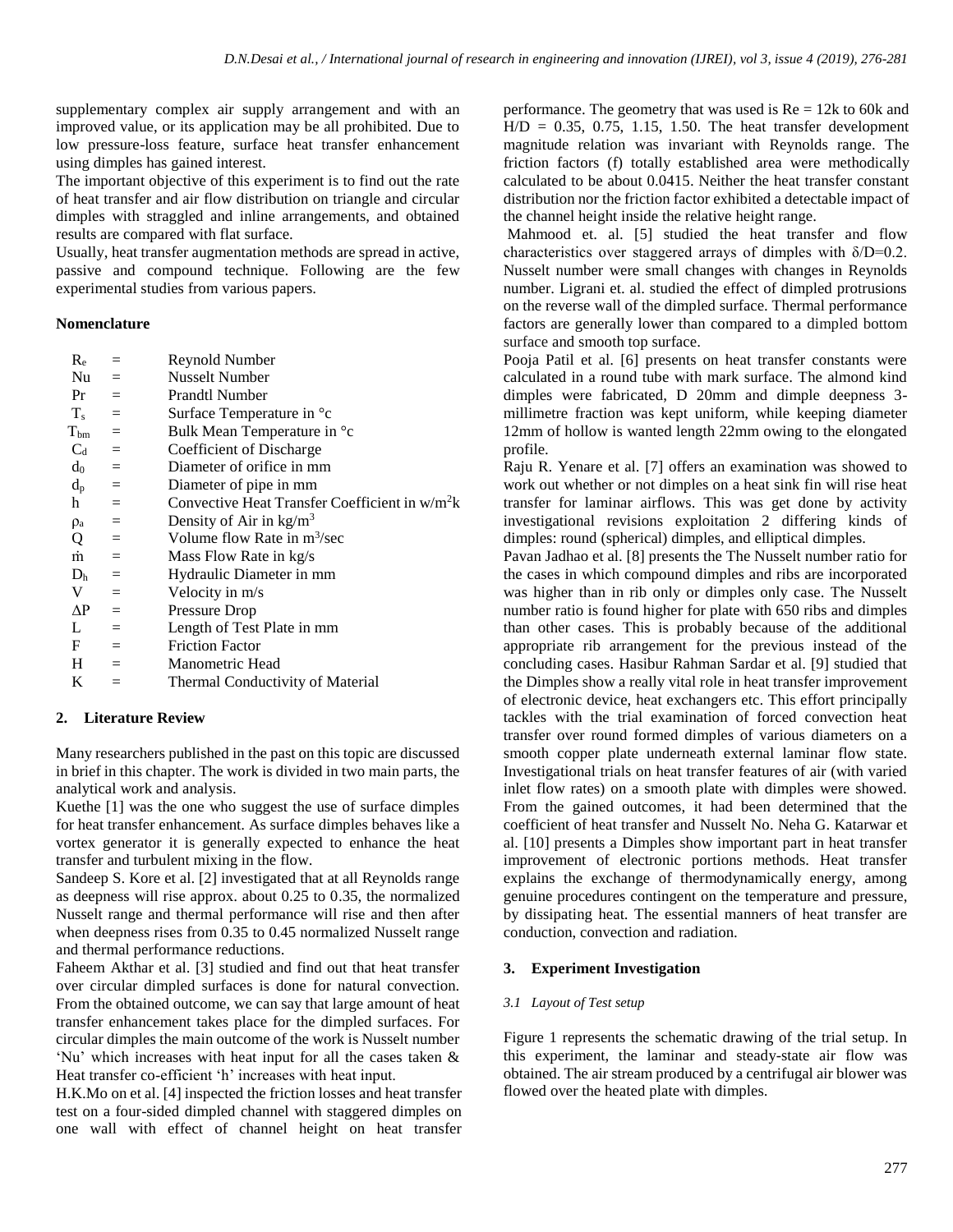

*Figure 1: Layout of Test setup*

#### *3.2 Experiment setup*

Setup that was made for experiment involves a blower, test plate, gate valve, U-tube manometer, MS Plate etc. Also, it includes arrangement of thermocouples (K-type), heater is needed. In this experiment also used a butterfly Valve for vary the manometer readings.

An experimental set up shown in Fig.3 is used for finding the required data for obtaining Nusselt number. The average coefficient of heat transfer on the plate surface will be measured at different manometer readings through the rectangular channel.

# *3.2.1 Blower*

By operating pneumatic valve Reynolds number & mass flow rate requirement is achieved. Blower specification as follows: MOTOR RATING: 0.24 HP, single Phase

# *3.2.2 Heater*

Heater is attached at side of rectangular channel and having thickness of 5mm. Heater is having a capacity of 500 watt and power supply of 230 V AC. Its length is having a 500mm and width of 80 mm with 2-meter cable.



*Figure 2: Heater*

# *3.2.3 Thermocouple*

Type K thermocouples contains an Alumel leg and a Chromel. These are basically efficient for temperatures from -454 to 2300˚F  $(-270 \text{ to } 1260^{\circ}\text{C})$  and have an accuracy of temperature  $\pm 2.2^{\circ}\text{C}$  or  $\pm 0.75\%$ . So, we required 6 nos. thermocouple for this experiment.



*Figure 3: Experiment setup*



*Figure 4: K - Data Recorder*

# *3.3 Details of Test Section*

Taste Pate of MS sheet of thickness 2.5 mm and dimension of 1000mm\*210mm has been used. With 0.65 cm diameter and 0.31 cm depth dimples were produced on the test plate.

#### *3.3.1 Case of staggered arrangement*

The tringle dimple plate with 3 by 13. For the triangular dimples with a relative depth  $\delta/D=0.70$  cm the dimples were placed on both sides of the test plate. The flat projected area is used in order to calculate a heat transfer coefficient and Nusselt number. The total surface area for each plate will be constant.

#### *3.3.2 Case of Inline arrangement*

In this arrangement first row we will have a 3 nos. of dimple and in the 2nd row we have 2 nos. of dimples that leads us to total 13 nos. of rows. In this particular dimple will have a diameter of 0.70cm and depth of 0.35 cm.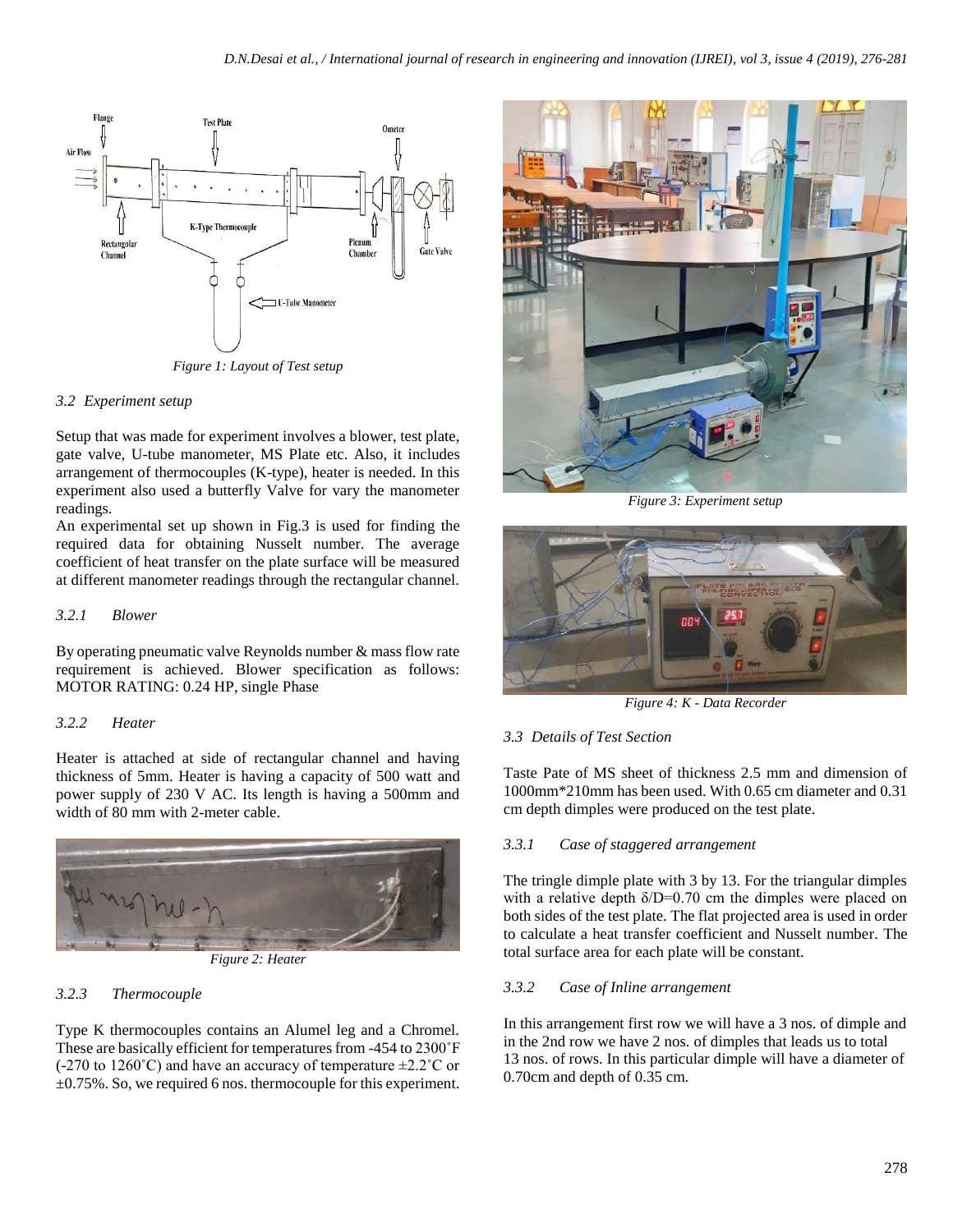

*Figure 5: Staggered Arrangement*



*Figure 6: Inline Arrangement*

#### Dimension of set up

| Circular Flange OD                              | $175 \text{ mm}$ |
|-------------------------------------------------|------------------|
| Inside Diameter                                 | $130 \text{ mm}$ |
| PCD of circular flange                          | $160$ mm         |
| Length of Rectangular channel                   | $1000$ mm        |
| Square Flange length                            | $100 \text{ mm}$ |
| Square Flange Width                             | $210 \text{ mm}$ |
| 4 Nos of Dimples plate and 1 Flat Plate $(lxb)$ | 1000x210mm       |

#### *3.4 Experimental Procedure*

- Switch on electrical values supply to heater and allow rise in temperature of plate.
- Now start the blower and adjust the air flow with valve.
- Adjust height level difference in U-tube manometer.
- Measure Temperature at thermocouple at 8 different places in plates.

For the first time we need to set the manometer to approximately at 0.015 cm so that the heater heated a test plate then we need to note down the temperature of inlet, outlet and test plate of temperature.

#### **4. Data Reduction**

The data reduction of the found outcomes is brief in the next steps:

The average heat transfer coefficient is computed from the net heat transfer per unit area, the average temperature of the plate, and the bulk mean air temperature. Following expression can be used in order to find the average heat transfer coefficient.

$$
h=Q/As (Ts-Tbm) (W/m2 °C)
$$
  
where, Ts=T<sub>1</sub>+T<sub>2</sub>+T<sub>3</sub>+T<sub>4</sub>/4 (1)

 $T_{bm} = T_i + T_o$ 

Volume flow rate of air has been determined from pressure drop across the orifice meter:

$$
Q = C_d(\pi/4) \, dp^2 * d_0^2 \sqrt{2 * g * H} / \sqrt{dp^2 + d_0^2} \, (m^3/sec) (2)
$$

The heat supplied by air by convection:

$$
q = \dot{m} \, cp \left( T_0 - T_i \right) \, (watt) \tag{3}
$$

Nusselt number can determined by following expression:

$$
Nu=h^*D_h/k
$$
 (4)

Reynold number were  $\text{Re}=V^*D_h/k$  (5)

Friction factor can be determined by:

$$
f = (\Delta p) * D_h / 2\rho_{air} * L * V^2_{air}
$$
 (6)

Nusselt number for a smooth rectangular duct is given by modified Dittus-Boelter equation is:

$$
Nu = 0.64 \text{ Re}^{0.5} \text{ Pr}^{0.33} \tag{7}
$$

Friction factor for a flat four-sided duct is given by changed Blasius equation is:

$$
F_0 = 0.0084 \text{ Re}^{-0.025} \tag{8}
$$

#### **5. Results and Discussions**

In this unit experimentally concluded Nusselt number values for smooth plate without dimple are compared with analytical equation of Nusselt number. Nusselt number for different manometric head are discussed in the following subsections. Using the data calculated from the experiments i.e. rate of heat transfer, its coefficient, Nusselt number, and ratio of Nusselt number to base line are compared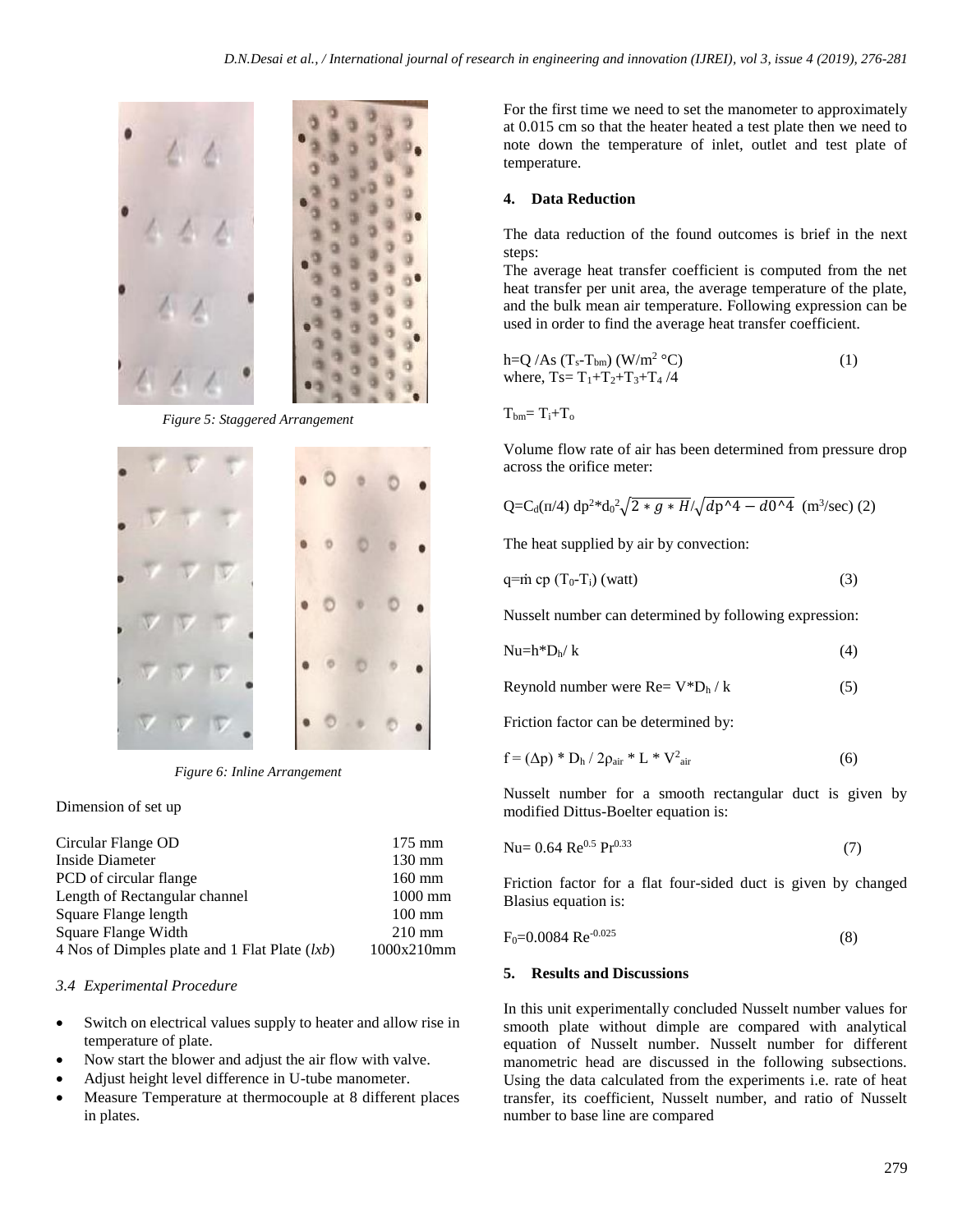#### *5.1 Effect of different shape of dimples*

Fig. 6, shows Nusselt number ratios for different dimple arrangements. Dimple with staggered arrangement has highest Nusselt number ratios and flat plat without dimple has lowest Nusselt number than other two arrangement. The  $Nu/Nu_0$  ratio is greater for staggered and inline arrangement because of creation of stronger vortices, with additional pronounced shear layer reattachment.



#### *5.2 Effect of dimple shape and reynolds number on thermal performance*

Both cases showed that the thermal performance factor increases with increasing mass flow rate. The thermal performance factor for the Circular dimpled plate increased from 0.69 to 1.87. The thermal performance factor for the Triangle dimpled plate with staggered arrangement increased from 0.88 to 2.12. The factor for the Triangle type dimpled plate was larger than that of the circular dimpled plate for all cases.



#### *5.3 Effect of Convective Heat Transfer Coefficient with different shape of Reynolds Number*

The heat transfer coefficients for Five different MS plates based on the flat projected is shown in figure.8. The heat transfer coefficients increased with increasing airflow rate. The results presented that the heat transfer coefficients for the circular and Triangle dimpled plates were higher than that of the flat plate for all airflow conditions. For Reynolds number 1200 the increase in heat transfer coefficient is from 7.79 for the plain plate to 11.6 for Triangle plate. While at higher Reynolds number 1800 the heat transfer coefficient is 20.63 for plain plate which increase to 35.68 for the triangle plate.



*number*

#### *5.4 Effect of Reynolds Number*

In this experiment see that Reynolds number increases with increase in Nusselt number. And mass flow rate increase with increase in Nusselt number.



 *Figure 10 Nusselt number variation with different Dimple Shape*